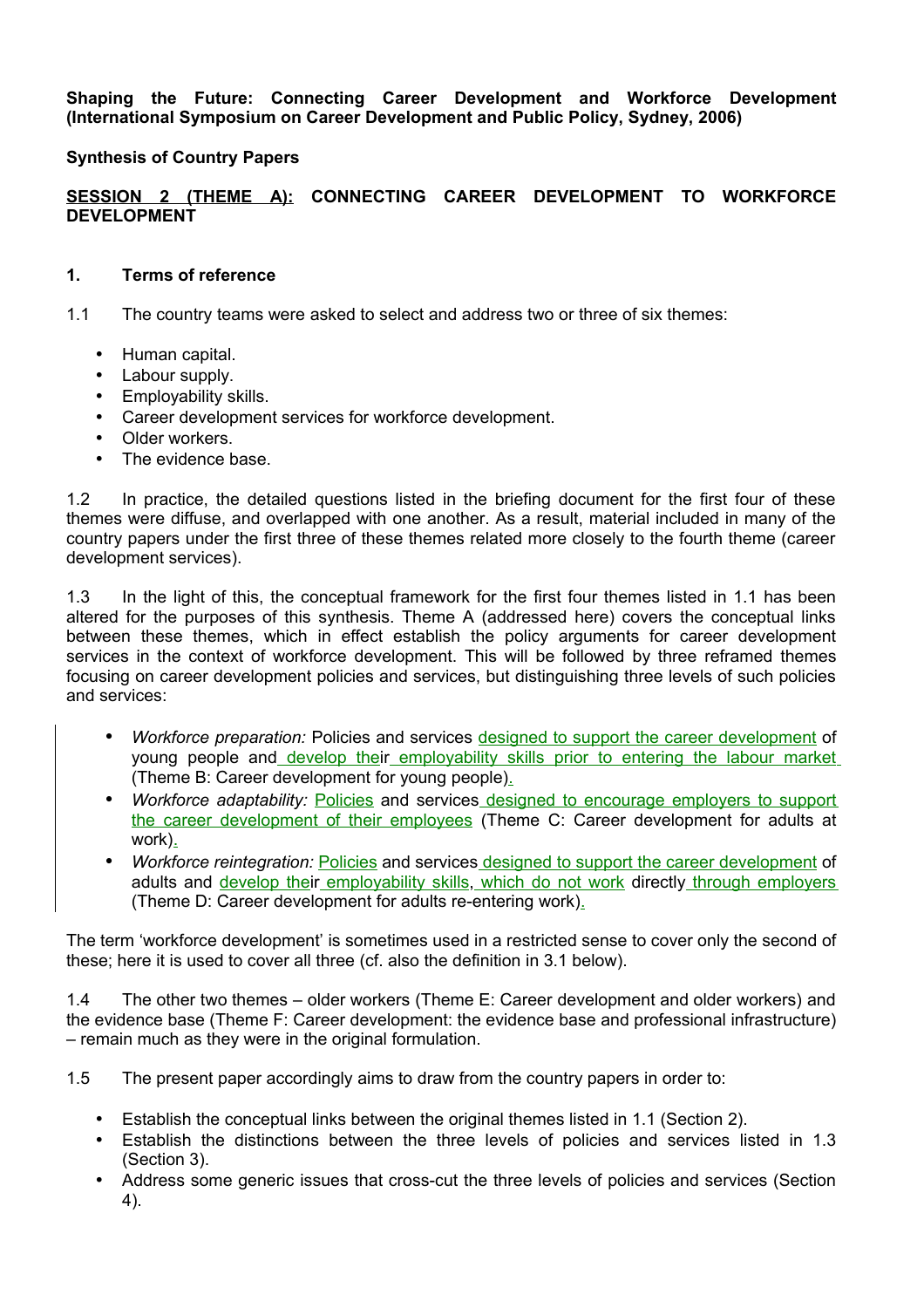It will also suggest some related questions that might form a basis for the discussion on this theme at the symposium (Section 5).

1.6 As a final introductory point, it is important to note that the status of the papers varies. Some represent individual contributions; some are team documents. Some have been based on a wider consultative process; some have not. Some include contributions from, or have been approved by, government policy-makers, and therefore have at least semi-official status; in others, this is not the case.

# **2. Establishing the conceptual links**

2.1 *Human capital.* The theme of human capital is addressed by seven of the papers. It is defined by OECD as the knowledge, skills and competencies of the workforce. Several papers link it to human capital theory, which emphasises the importance of increasing individuals' knowledge, creativity and innovative flair as a critical means of gaining competitive economic advantage. The UK paper points out that the theory has been subject to critique, partly on the grounds that it ignores the contribution to competitiveness made by other factors, including investment, changes in work organisation, consensus-based industrial relations, and new managerial approaches. Nonetheless, it continues to be very influential on national policies in most if not all countries.

2.2 Enhancing human capital is a key policy drive in many countries – including, for example, the National Reform Agenda in Australia. In at least two country reports (Italy, South Africa) it is framed as 'human resource development'. Government is seen as having a key leadership role (e.g. Botswana). The focus tends to be on goals like increasing qualification levels, increasing participation in post-compulsory education, and increasing participation in training programmes within companies (UK). There is also a focus on enhancing the economic yield from investment in education by strengthening its links with working life (Norway).

2.3 In addition, strategies for human capital often focus on increasing levels of labour-force participation. This may have an economic purpose, in enhancing labour supply (see 2.5-2.9 below), but it may also have a social dimension, in terms of achieving a more inclusive, cohesive and equitable society. The paper on South Africa, for example, links it to the notion that development is not about delivery of goods to a passive citizenry but about active involvement and empowerment; the paper on Denmark suggests that generous welfare systems require high labour participation rates.

2.4 The Australian paper notes that the concept of human capital can be defined *narrowly* as referring to work capacities and measurable skills, or more *broadly* as including personality traits that significantly influence labour productivity. The broader concept also includes career development skills: the ability of individuals to develop, manage and deploy their knowledge, skills and competencies. Recent OECD work has underlined the importance of this broader definition.

2.5 *Labour supply.* The theme of labour supply is addressed by seven reports. In some countries, particularly those with low unemployment, concerns relate to overall labour shortages (e.g. Denmark, Ireland, New Zealand). In other cases, the focus is on more specific skill shortages. This may be framed in terms of mismatch related either to *level* (need for general upskilling) or to *field* (e.g. shortages of people qualified for particular professions or trades).

2.6 Issues relating to labour supply vary, depending on the stage and nature of economic development. They are very different, for example, in a country moving from an agro-based to an industrial economy (Botswana), from a country with a boom in 'new economy' jobs (India), or from a country seeking to diversify its economy (Oman).

2.7 Interventions aimed at enhancing labour supply are often aimed at particular target-groups. Examples mentioned in the country papers include measures designed to increase the labour-market participation of:

• Drop-outs from education.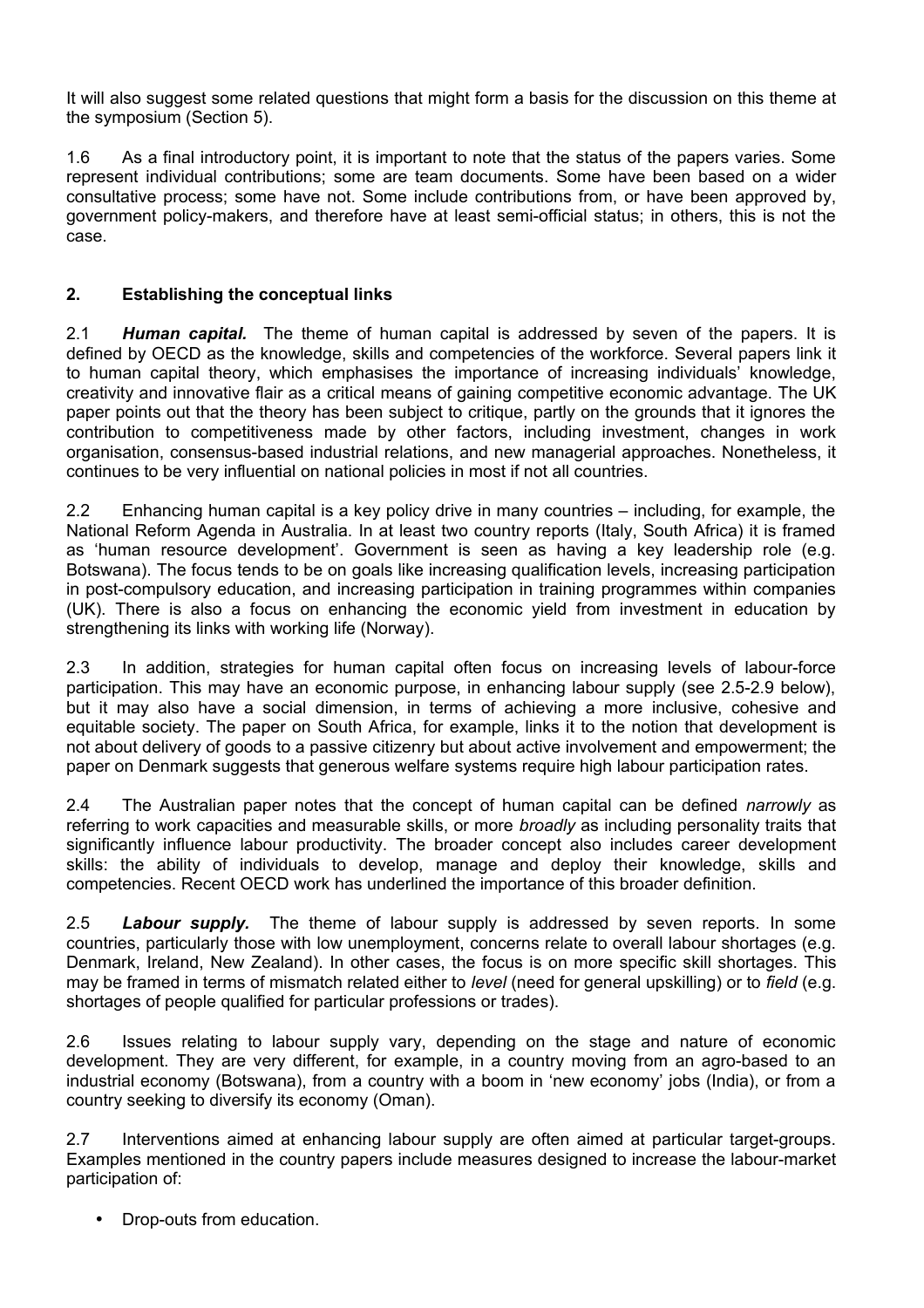- Sole parents / second earners / women returners.
- People with disabilities.
- Immigrants / refugees.
- Disadvantaged ethnic groups.
- Older workers (see Theme E).

2.8 These groups often require, or benefit from, interventions targeted to their distinctive needs. An example cited in the paper from New Zealand is interventions with Maori and Pacific peoples, who commonly have a different approach to the acquisition of knowledge and skills than other New Zealanders, and who benefit from a customised approach that acknowledges their cultural beliefs and values.

2.9 The link between labour supply and career development is established strongly in the papers from Australia and Ireland. The Australian paper points out that the decisions that people make about their participation in the labour market are influenced by the interaction of their own life circumstances, including their level of education and their understanding of the labour market, with the decisions and behaviours of employers, and with public policies. Career development services assist individuals to understand and manage the interaction of these forces, sometimes competing, in ways that maximise their labour-force participation.

2.10 *Employability skills.* The theme of employability skills is addressed in ten reports. 'Employability' is defined in the Latvian report as the capability to move self-sufficiently within the labour market to realise potential through sustainable employment. For the individual, it depends upon: their assets in terms of the knowledge, skills and attitudes they possess; the way they use and deploy these assets; the way they present themselves to employers; and the context (e.g. personal circumstances and labour market environment) within which they seek work. This definition clearly locates career development as a core element of employability skills.

2.11 In other formulations, employability skills and career development skills are views as separate but also as potentially complementary and inter-dependent. The Australian report, for example, points out that the widely-used Employability Skills Framework describes the 13 personal attributes and 8 key skills that employers require of potential employees. This is complemented by the Australian Blueprint for Career Development (adapted from a similar Blueprint developed in Canada) which identifies 11 career self-management competencies across the life-span. The complementary nature of the two frameworks is recognised in some settings but not in others.

2.12 A further 'disconnect', noted in the report on Canada, is between career development services and the development of career development skills. It points out that government strategy documents often describe the importance of career development outcomes (e.g. changes in situation such as finding employment, or applying for further training or education; learning to search for career and labour market information; learning to identify employment and education activities), without identifying career development programmes and services as a necessary delivery mechanism to achieve these outcomes.

2.13 The report on New Zealand challenges these 'disconnects'. It affirms that improving the capacity of the learning system and of workplaces to assist in developing the employability and career self-management skills of individuals is a key way of harnessing the potential of the workforce, and therefore leading to greater productivity.

2.14 *Establishing the links.* The key issue which links these different themes is how career development services (original theme 4) can develop employability skills (original theme 3) in ways which influence the labour supply (original theme 2) so as to maximise the development and utilisation of human capital (original theme 1).

2.15 In the view of some of the country papers, these links need to be established in proactive terms that apply to the whole population rather than in reactive terms confined to limited 'deficit' groups. The Canadian report, for example, suggests that until career development is more aligned with policy issues and connected to the productivity of the working population as a whole, rather than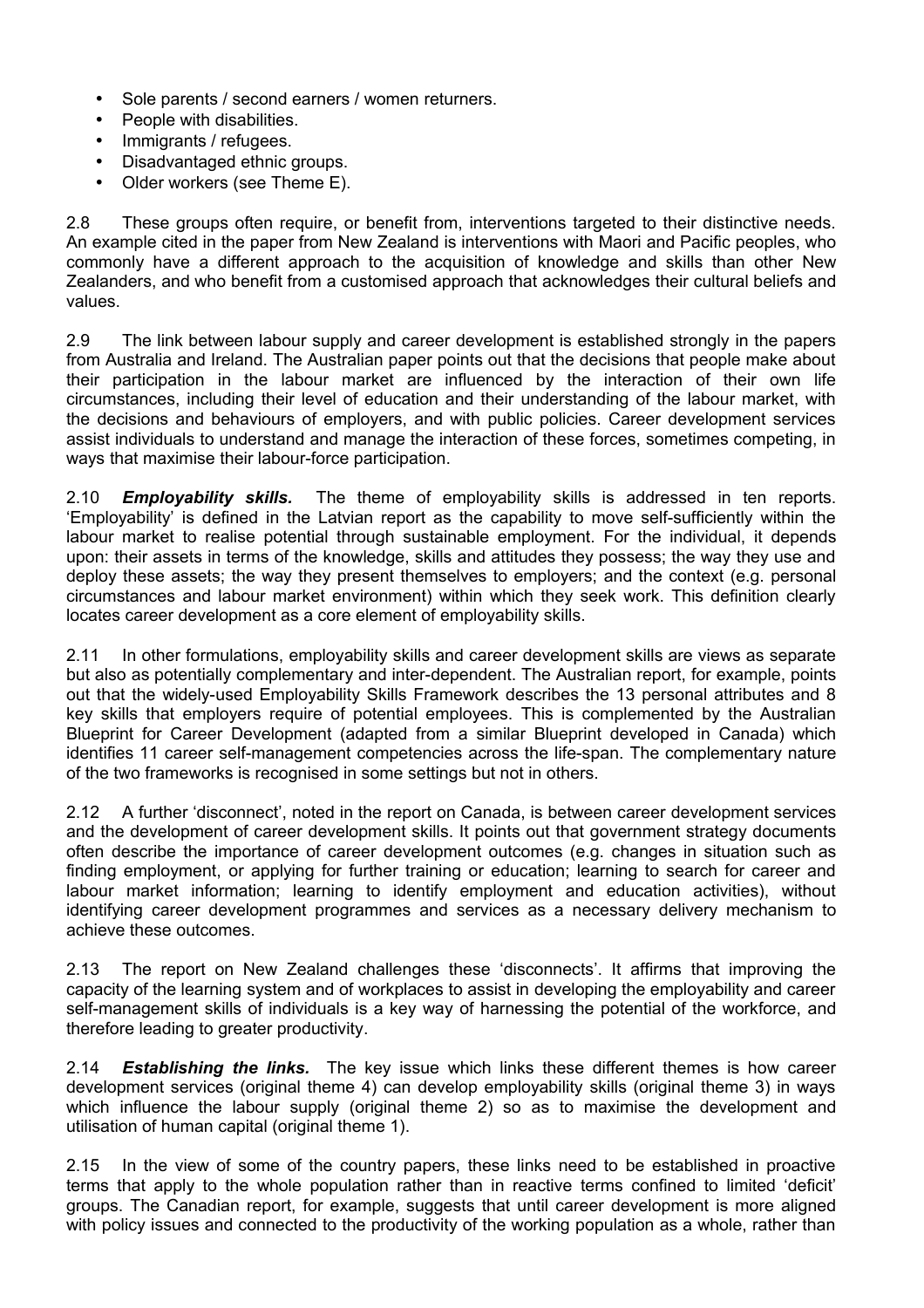mainly to those in crisis or deficit skill positions, it will continue to be seen as a fringe policy instrument rather than a central instrument. Similarly, the report on Poland calls for a change in the character of services from a reactive to a proactive model.

# **3. Career development and three aspects of workforce development**

3.1 Jacobs & Hawley [1](#page-3-0) define workforce development as 'the coordination of public and private sector policies and programs that provides individuals with the opportunity for a sustainable livelihood and helps organizations to achieve exemplary goals, consistent with the societal context'. They go on to state that workforce development focuses on four societal issues:

- how schools and agencies prepare individuals to enter or re-enter the workforce;
- how organisations provide learning opportunities to improve workforce performance;
- how organisations respond to changes that affect workforce effectiveness;
- how individuals undergo life transitions related to workforce participation.

3.2 For the purposes of the symposium, it is suggested (see 1.3) that the first of these be labelled 'workforce preparation', that the second and third be merged as 'workforce adaptability', and that the fourth be labelled 'workforce reintegration'.

3.3 Theme B, then, will focus on career development for young people (workforce preparation). It will explore services, programmes and policy initiatives related to young people, including those in schools and tertiary education. It will also place career development provision in the context of wider employability agendas (design of learning pathways etc.).

3.4 Theme C will focus on career development and adults at work (workforce adaptability). It will examine employer-based services and programmes related to the career development of employees, and their relationship to wider human resource development (HRD) and training provision. It will also explore public-policy initiatives designed to encourage and support employers in this area. It will include attention to ways of making the case to employers (in terms of organisational/business benefits), the distinctive needs of small and medium-sized enterprises (SMEs), the role of government as an employer, and the role of sector bodies.

3.5 Theme D will focus on career development and adults re-entering work (workforce reintegration). It will explore services, programmes and policy initiatives related to unemployed people, to immigrants and refugees, and to those re-entering the labour market, plus services available to individuals (including employed individuals) in the community (education-based, community-based, private-sector). It will include attention to assessment and recognition of prior learning.

3.6 As noted in 1.4, older workers are given separate attention as Theme E. This is partly because this was addressed as a separate theme by four country papers, and partly because it cross-cuts elements of workforce adaptability and workforce reintegration.

## **4. Some cross-cutting issues**

4.1 A number of issues cross-cut the relationship between career development and the three aspects of workforce development, in the sense that they relate to career development on a lifelong basis. Two of these are addressed in Theme F:

Improving the evidence base: routine data collection; research studies; strategies for developing more policy-related research; strategies for disseminating research to policymakers and/or practitioners.

<span id="page-3-0"></span><sup>1</sup> Jacobs, R. & Hawley, J. (in press). Emergence of workforce development: definition, conceptual boundaries, and implications. In MacLean, R. & Wilson, D. (eds.): *International Handbook of Technical and Vocational Education and Training.* Amsterdam: Kluwer.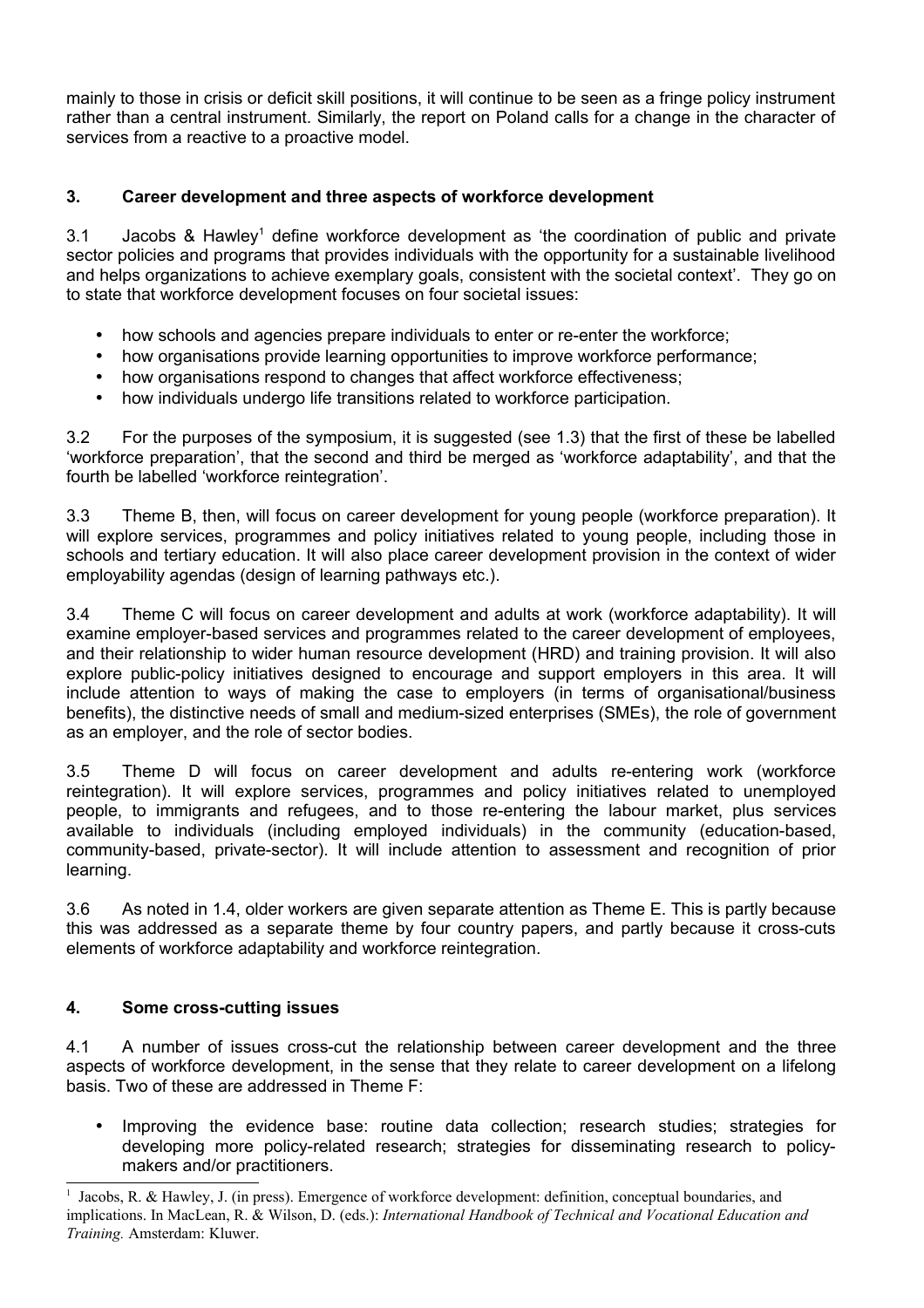- The professional development of the field: whether career development is a role or profession; initiatives related to staff development and quality enhancement (including those relevant to employer-based provision).
- 4.2 Two further issues, covered in several of the country papers, merit attention here:
	- The need for career and labour market information.
		- The need for lifelong career development strategies, and mechanisms to develop and implement them.

4.3 *Career and labour market information.* The need for high-quality labour market information to underpin career development provision at all ages is widely recognised. In several countries, such information exists, but is not communicated in forms which make it accessible to the general public for use in career decision-making (see e.g. reports on Ireland, South Africa, UK). A number of initiatives are under way to address this issue.

4.4 Linked to this is the need for comprehensive career information systems. The development of such systems requires a strong collaborative structure. Examples include that developed for the Australian on-line system (myfuture.edu.au), and the Canada Career Consortium. An initiative to develop such a system, based on collaboration between the two main relevant government departments, is currently under way in Ireland.

4.5 *Lifelong career development strategies.* There is a widely-recognised need more broadly for strategic mechanisms to develop and implement lifelong career development strategies. A number of relevant initiatives are mentioned in the country papers:

- In Australia, the Career Industry Council of Australia has played an important leadership role, and a feasibility study has been conducted on the establishment of a national institute for leadership for career development.
- In Canada, a pan-Canadian symposium has been held on career development and public policy; several provinces have subsequently developed their own strategies.
- In Finland, national working groups have periodically been established by the two relevant ministries with a broad membership including the social partners.
- In Ireland, the UK and some other European countries, national guidance forums are being established, with some networking support from the European Commission.
- In Latvia, a working group has been established by the two relevant ministries to review existing legislation and clarify the respective tasks and services of different career development providers.

4.6 If such strategies are to include a strong focus on the relationship between career development and workforce development, it is crucial that the social partners are closely involved in these developments. The difficulties of securing employer involvement is mentioned in, for example, the papers on Canada and India.

4.7 Conversely, it is important that the career development field is represented in any mechanisms designed to develop national or regional strategies for workforce development (see e.g. papers on Botswana and Canada).

4.8 One of the goals of these various mechanisms could be to develop a career development culture. The paper on Canada suggests that 'pockets' of such a culture are beginning to develop, but that much more work is needed.

## **5. Questions for discussion**

5.1 Questions arising from the country-paper contributions on this theme, as summarised above, include: